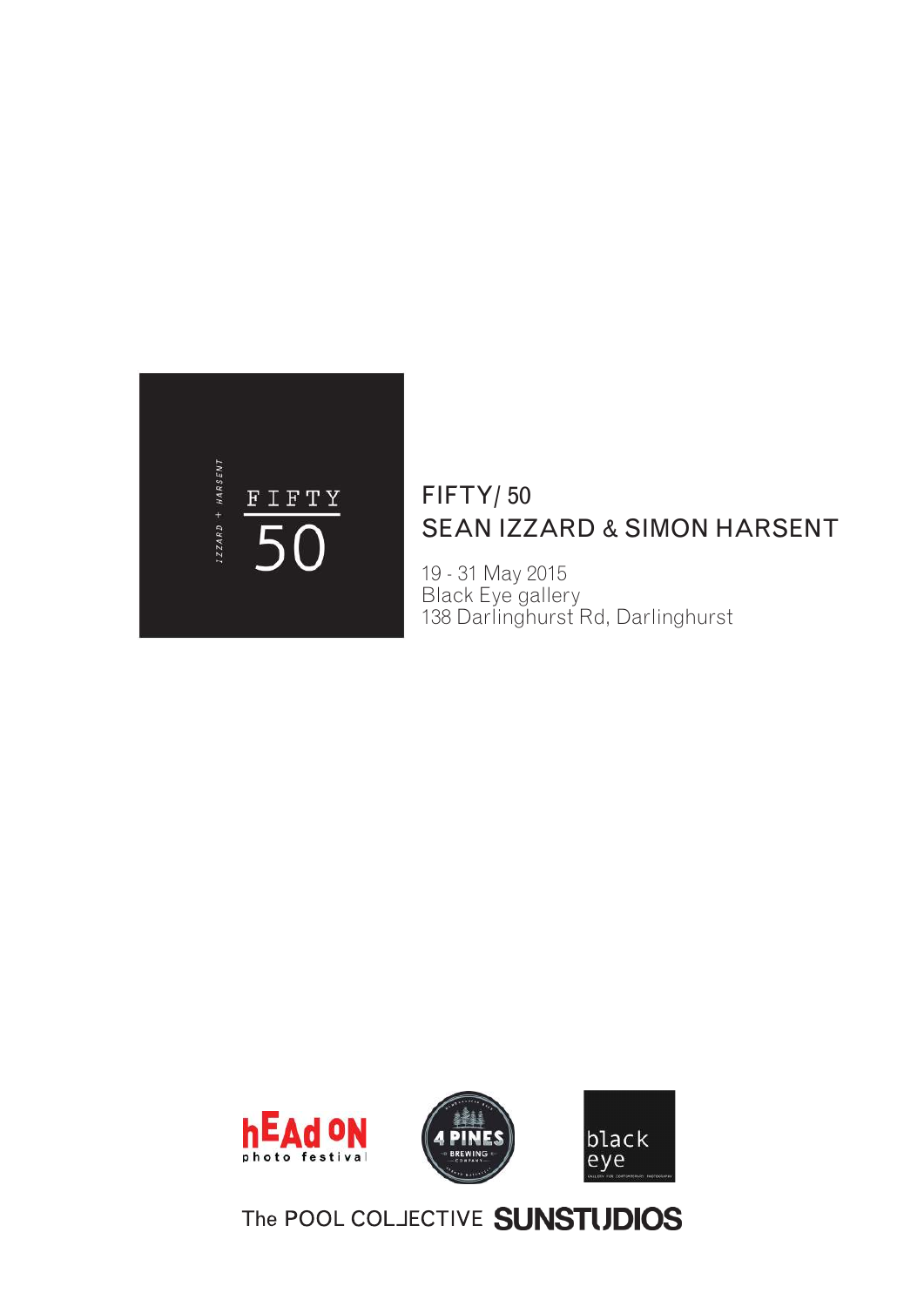There is something satisfyingly serendipitous about the similarities between photographers Simon Harsent and Sean Izzard. They first met more than 25 years ago and discovered they had been born on the same day in the same year – just six hours separating them. Well, that and 17,000 miles. A shared sensibility led to an immediate and long-standing friendship and a close working relationship that saw the pair founding The POOL COLLECTIVE in 2008.

Now exhibiting together for the first time, these 'brothers from another mother' present Fifty/50, featuring portraits taken over the past 12 months. The harnessing of their individual talents provides us with a stunning and perfectly fitting celebration of a unique bond.

All images are limited edition 1 of 10 on Archival Pigment Print. All prints exhibited are available in the following sizes, for all requests please contact either Tom Evangelidis or Adrian Brown at Black Eye gallery on 02 8084 7541.

SEAN IZZARD Small prints 23"x36" \$1262.50 (unframed)

Large prints 66"x45" \$2525 (unframed)

SIMON HARSENT Small prints 23"x30" \$1262.50 (unframed)

Large prints 44"x55" \$2525 (unframed)

FRAMING COSTS Small \$275 Large \$495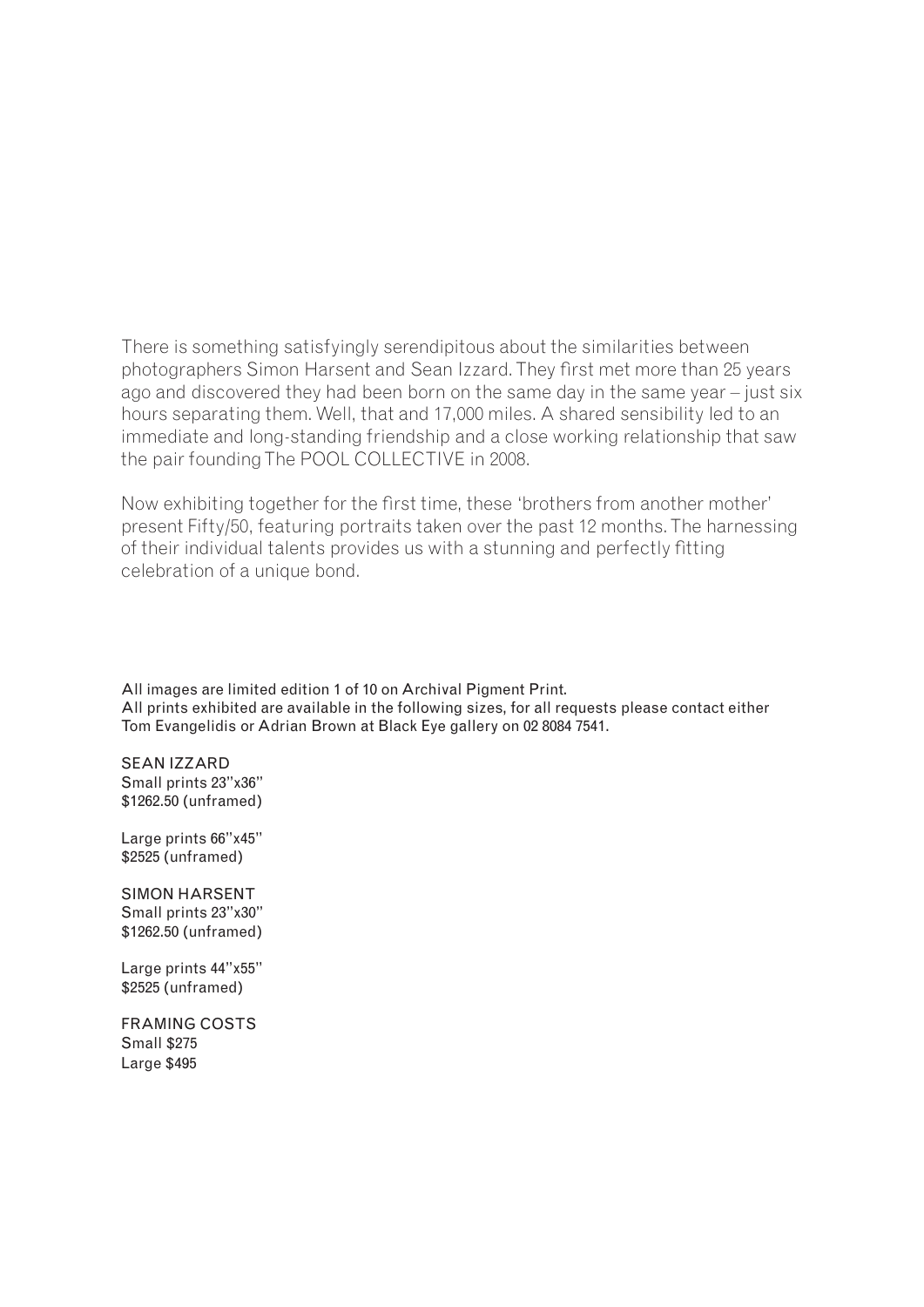

Bar Patron I Sapa, Vietnam 2015 66"x 45"



Window Washer Gugulethu, Capetown 2015



**Waitress** Gugulethu, Capetown 2015



Street Vendor I Gugulethu, Capetown 2015



Street Vendor I I Gugulethu, Capetown 2015



Street Vendors Gugulethu, Capetown 2015



Camel Herder Dubai 2015



**Streetscape** Beijing 2015



Tourist Tiananmen Square, Beijing 2015



Window Washers Gugulethu, Capetown 2015



'Spiderman' Hanoi, Vietnam 2015



Limited Edition 1 of 10 All images on Archival Pigment Print Available in either 23"x 36" or 66"x 45"



Skater Venice Beach, L.A 2014



Untitled Wakiki, Hawaii 2015



Zoe Wakiki, Hawaii 2015



Denver, Colarado 2015



Xavier Easkey, Ireland 2015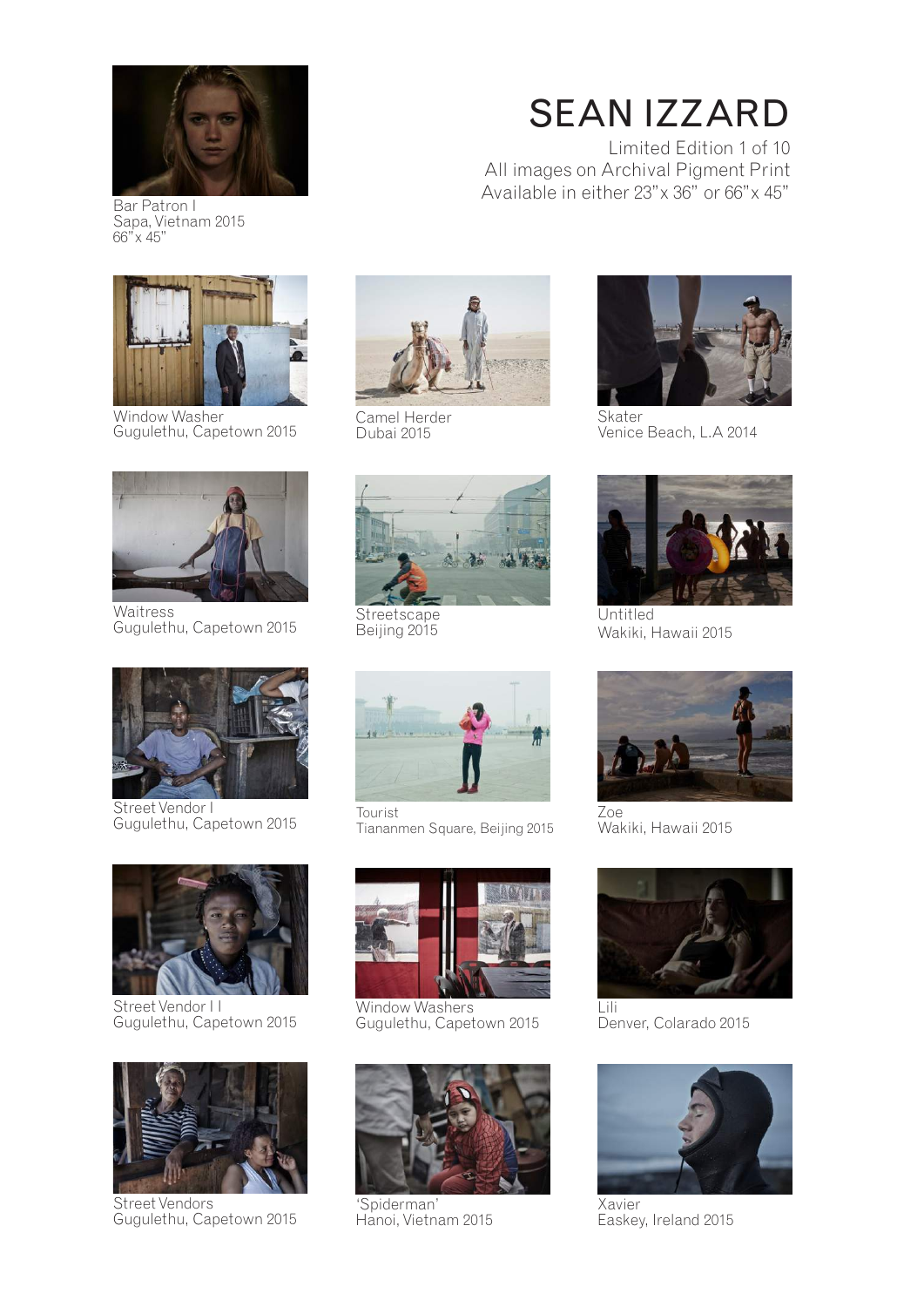# SIMON HARSENT

Limited Edition 1 of 10 All images on Archival Pigment Print Available in either 23" x 30" or 44"x 55"



Sir Harrison Birtwistle. British composer, born 15th July 1934.

Sir Harrison Birtwistle (born 1934) is one of the most challenging, original, and controversial musicians of his generation. Though angular and modern, his work nevertheless is indebted to tradition. Birtwistle composes music for a variety of ensembles, but remains best known for his stage operas. His most famous opera is perhaps his massive medieval work Gawain (1991).

Interested in music early on, Birtwistle began taking clarinet lessons at the age of seven with a local bandmaster. Soon thereafter, he joined the Accrington military band and later played for local drama society performances. Although he had few encounters with contemporary music and little access to classical scores as a child, Birtwistle started composing his own music at around age eleven.



Seamus Heaney Irish Poet 1939- 2013

Seamus Heaney is widely recognized as one of the major poets of the 20th century. A native of Northern Ireland, Heaney was raised in County Derry, and later lived for many years in Dublin. He was the author of over 20 volumes of poetry and criticism, and edited several widely used anthologies. He won the Nobel Prize for Literature in 1995 "for works of lyrical beauty and ethical depth, which exalt everyday miracles and the living past." Heaney taught at Harvard University (1985-2006) and served as the Oxford Professor of Poetry (1989-1994). He died in 2013.



### Jono Coleman

Jonathan Harry Coleman nicknamed "Jono" (born 29 February 1956 in Hackney, London, UK), is an English-born television personality, radio announcer and writer and performer of comedy.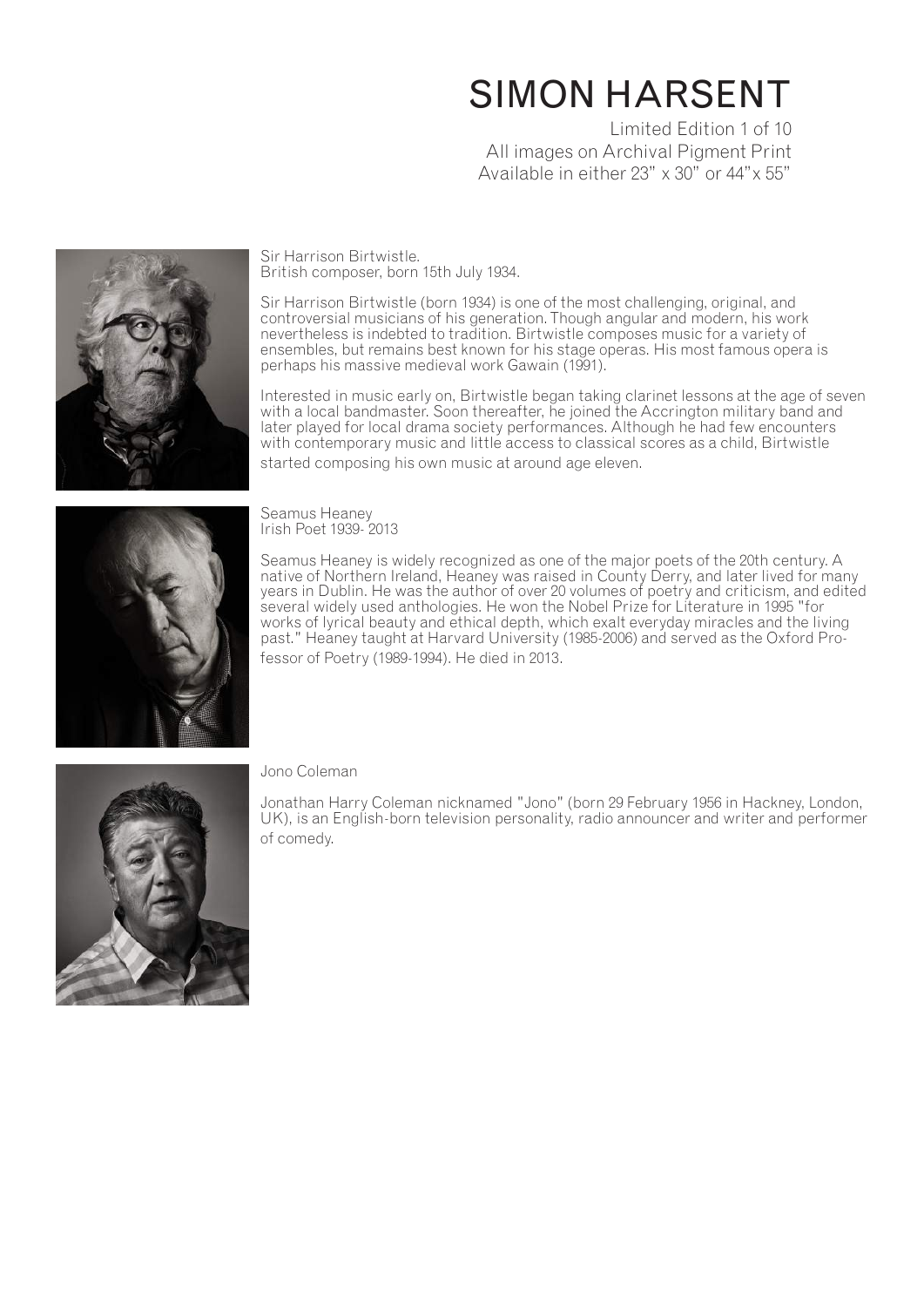

Joakim Saul

Swedish born Photographer. Currently living in Brooklyn NY.



Etienne Navarre

A former Vietnam Veteran and undercover narcotics officer.

Etienne Navarre is an actor, known for Inside Llewyn Davis (2013), Flora's Garment Bursting Into Bloom (2003) and Gambler (2004).



Ken Schles (born 1960)

Ken Schles is an American photographer based in Brooklyn, New York. Schles is a New York Foundation for the Arts Fellow.

Schles has published five monographs over 25 years, all have all been critically acclaimed and have won notable awards.In 2014, both, the New York Times and Time magazine named Invisible City, among the notable photobooks of the year.



Leah Siegel

Leah Siegel is an American musician, singer, songwriter. She is the daughter of NPR broadcaster Robert Siegel and Jane Siegel.

Siegel's latest album is with the band Firehorse and contains the completed version of the song If You Don't Want To Be Alone used in the Topsy Foundation commercial. Siegel is also involved in a number of side projects: she fronts the vintage soul/R&B outfit Brooklyn Boogaloo Blowout and sings in the Citizens Band, a cabaret collective featuring musicians from the group Beirut.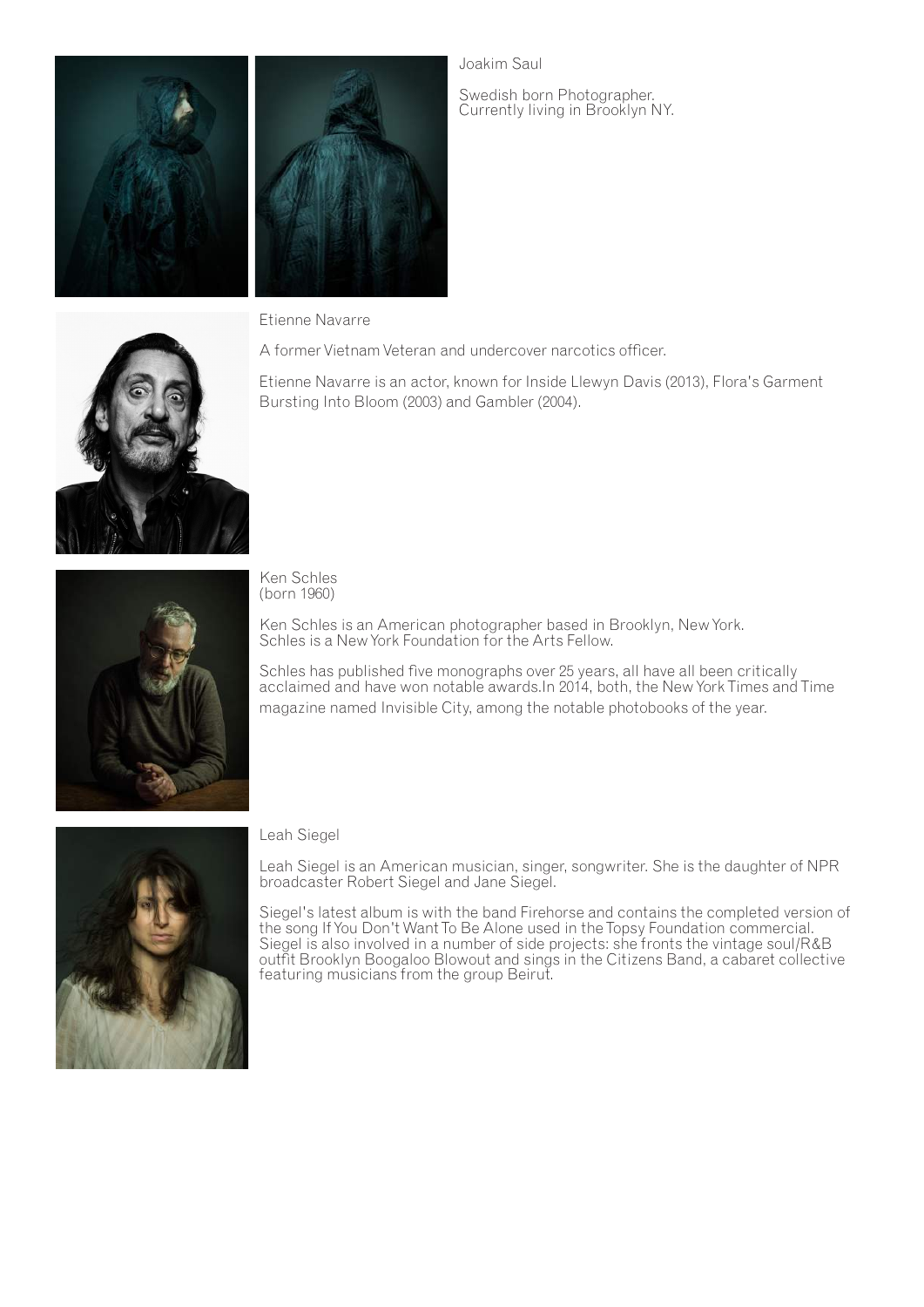

Ricardo Wayne Gardner (born 25 September 1978, in Saint Andrew, Jamaica)

Commonly known as Bibi, is a Jamaican footballer. He has earned 112 caps for the Jamaica national football team, scoring 9 goals and playing at four CONCACAF Gold Cups and the 1998 FIFA World Cup.

At the time of his retirment from the game, Gardner was the second longest serving foreign player in Premier League history after serving fourteen years at Bolton, only beaten by his former Bolton team mate Jussi Jääskeläinen.



Germaine Mason (born January 20, 1983 in Kingston)

Germaine Mason is a Jamaican-born track and field athlete competing in high jump. In 2006 he switched sporting allegiance, and now represents Great Britain. He attended Wolmer's School in Kingston.

He won silver and bronze medals at the World Junior Championships in 2000 and 2002 respectively, the latter event held in his hometown of Kingston. His first medal at senior level came at the 2003 Pan American Games in Santo Domingo, when he won a gold medal, having achieved a personal best jump of 2.34 metres. He finished fifth at the World Championships the same year.



Tony Visconti (born April 24, 1944)

Tony Visconti is an American record producer, musician and singer. Since the late 1960s, he has worked with an array of performers; One of Visconti's greatest successes was Electric Warrior, the album that made T.Rex frontman Marc Bolan a superstar and ce- mented Visconti's producing prowess.

His lengthiest involvement with any artist is with David Bowie: intermittently from Bowie's 1969 album Space Oddity to 2013's The Next Day, Visconti has produced and occasionally performed on many of Bowie's albums.



Barrington Patterson

The former Birmingham City hooligan and cage fighter, who lost an eye and gained his nickname – One-Eyed Baz became one of the leading figures in Birmingham City's notorious Zulu firm in the 1990's.

Now a reformed character Barrington is pursuing a career in acting staring alongside David Essex in the 2014 movie Meet The Guvnors.